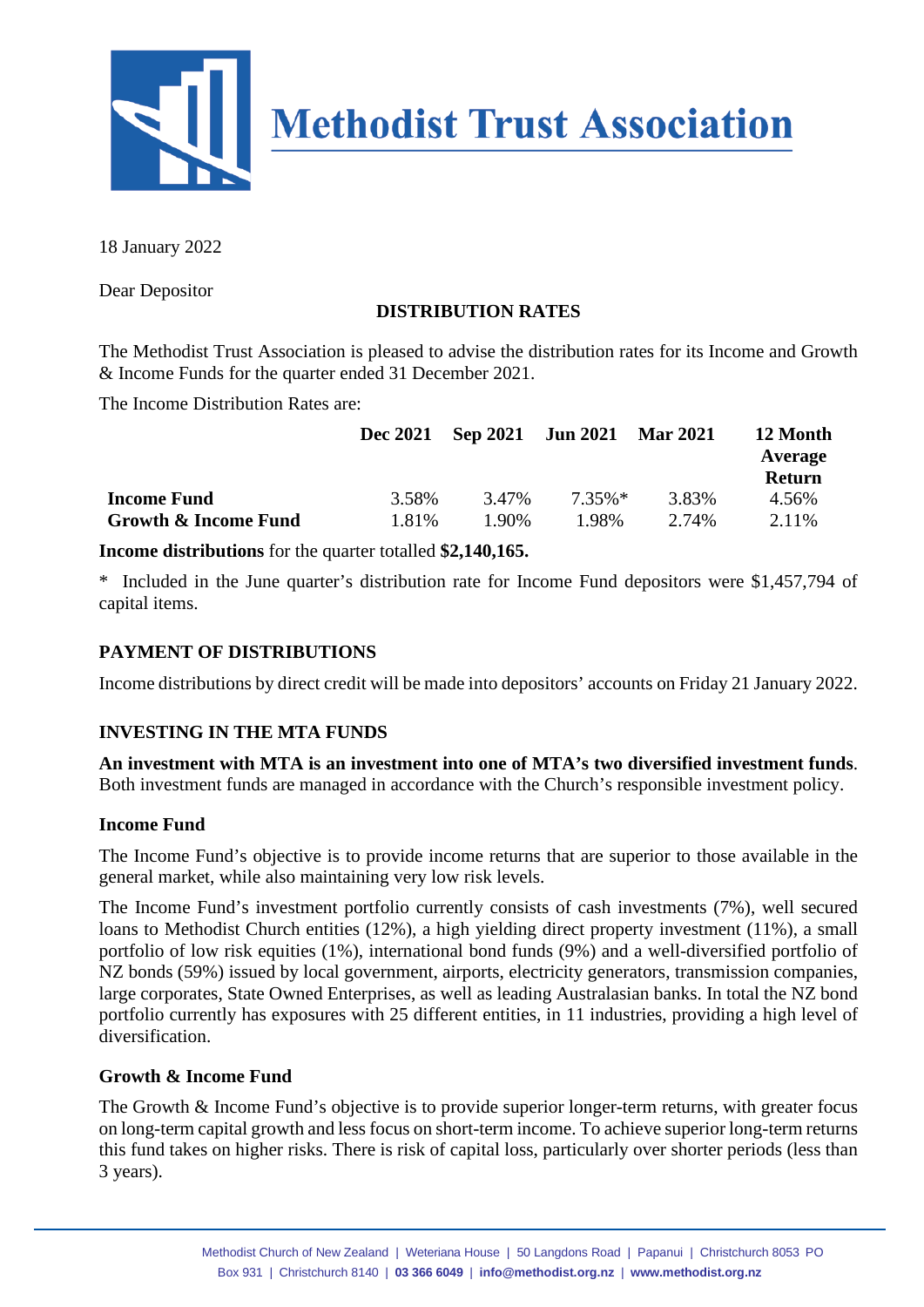**For either fund, new or additional deposits are welcome** from any Church group, responsible in whole or in part to the Conference of the Methodist Church of New Zealand. Deposits cannot be accepted from any other group or from any individual.

For the Growth & Income Fund only, the following withdrawal policy applies:

*When a depositor wishes to withdraw their total Growth & Income Fund deposit during the financial year, 10% of that deposit will be retained until after the financial year end at 30 June. This will ensure that the depositor participates in the capital allocation at the end of the year, whether it is a capital accretion or a capital decrease. After the capital distribution has been done at year-end, those depositors can close their deposit and receive the balance of their account.*

### **INCOME FUND**

The Income Fund's annualised income distribution rate for the December quarter is 3.58%.

**For the June 2022 financial year, we are increasing our forecast income distribution rate from 2.90% to 3.15%, with returns of approximately 3.0% expected for each of the remaining quarters.** This upgrade reflects the rising interest environment we are now in.

We have maintained the high quality of NZ bonds in the portfolio. Holdings in bonds rated BBB+ or higher represented 63% of the portfolio on 31 December 2021.

The Association believes that the distribution rates for the Income Fund are very good, given the lowrisk and on-call nature of this fund.

The Income Fund continues to produce significantly higher returns than are available through bank deposits. The BNZ three and twelve-month term deposit rates are currently at 0.70% and 2.20% respectively, having increased from 0.45% and 1.40% at 30 September.

Unlike bank term deposits, the **MTA Income Fund deposits are not locked in for any term. They can be withdrawn at any time, with no penalty**.

### **GROWTH & INCOME FUND**

The annualised income distribution rate for the Growth & Income Fund is 1.81% for the quarter.

The lower distribution rates for the Growth and Income Fund reflect the different objectives for this fund, which is primarily focused on long-term capital growth. Investment opportunities over the quarter have continued to favour international equities, where the income from dividends is lower than the income yields of other asset sectors. Over the longer term this approach is expected to produce higher total returns through capital growth, but result in a lower income component within the total return.

The fund's equity portfolio continues to be overweight in both quality and growth exposures, with investments held primarily in companies positioned to benefit from longer-term structural changes, that also have strong earnings growth, strong balance sheets and high returns on their capital employed.

The Growth & Income Fund's equity portfolio has performed significantly better than the benchmark, gaining 8.6% during the December quarter and 30.8% over the last twelve months. The Growth & Income Fund has also held an overweight allocation to equities during 2021, further enhancing the overall fund's returns.

The Growth & Income Fund's investment portfolio is well diversified both geographically and by business sector. The fund currently consists of equities 49% (benchmark 35%), property 28% (benchmark 35%), NZ fixed interest 9% and international bond funds 6% (total fixed interest benchmark 25%) and cash 7% (benchmark 5%).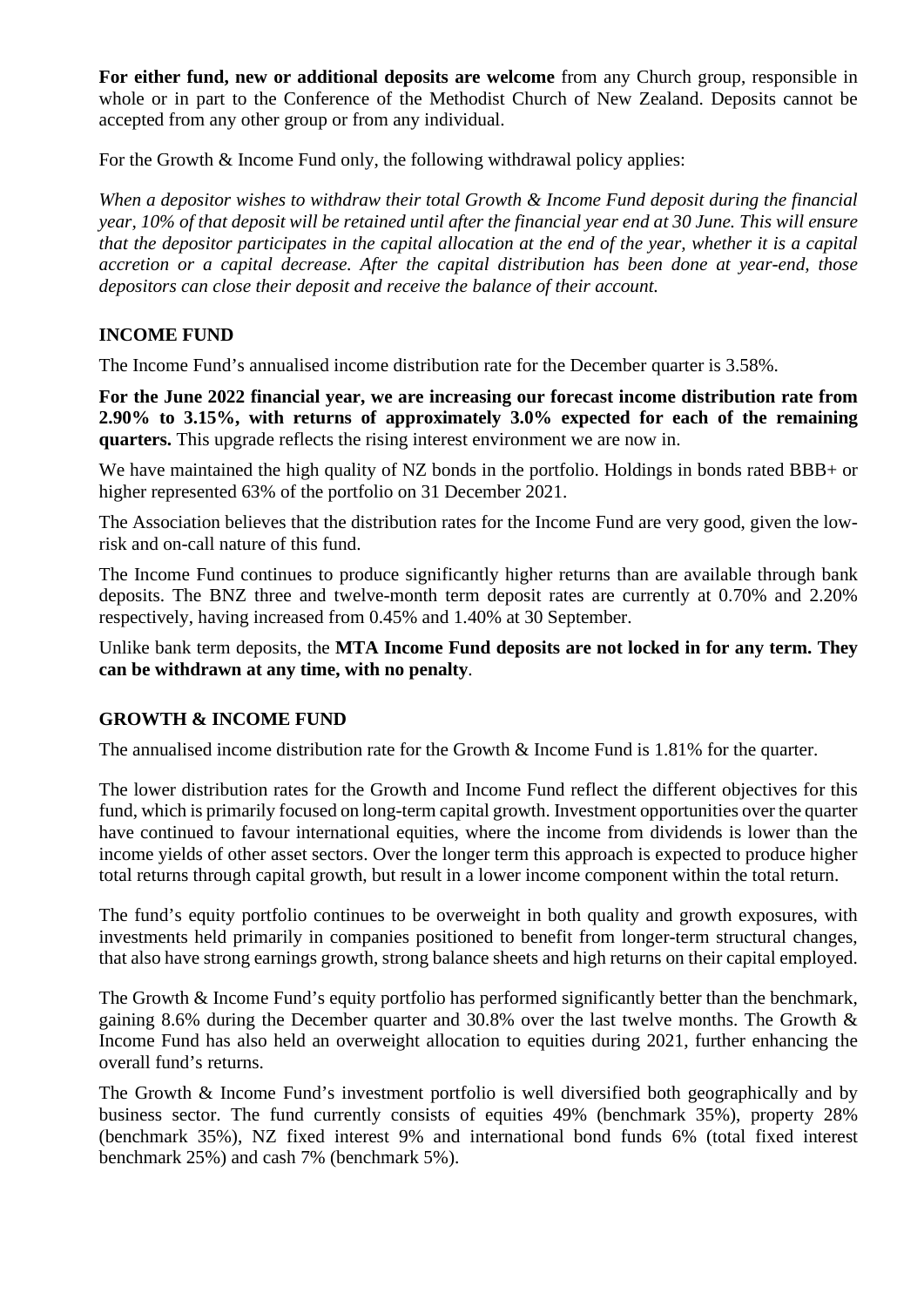The Fund's largest equity holdings on 31 December 2021 and their respective December quarter returns are listed below.

# **Top 10 Equity Holdings**

| <b>Name</b>              | <b>Industry</b>                          | Weight* | <b>Quarter</b>     |
|--------------------------|------------------------------------------|---------|--------------------|
|                          |                                          |         | <b>Performance</b> |
| Husqvarna                | Capital Goods                            | 7.9%    | 35.7%              |
| <b>NICE</b>              | Software & Services                      | 7.2%    | 8.0%               |
| Palo Alto Networks       | Software & Services                      | 7.0%    | 17.5%              |
| <b>General Motors</b>    | Automobiles & Components                 | 6.9%    | 12.5%              |
| New York Times           | Media & Entertainment                    | 6.5%    | $-0.9\%$           |
| <b>Applied Materials</b> | Semiconductors & Semiconductor Equipment | 6.5%    | 23.7%              |
| MongoDB Inc              | Software & Services                      | 4.7%    | 13.5%              |
| Sabre                    | Software & Services                      | 4.3%    | $-26.7%$           |
| <b>Descartes Systems</b> | Software & Services                      | 3.7%    | 2.8%               |
| Comvita                  | Household & Personal Products            | 3.3%    | $-0.3%$            |

\* Weight relates to the weighting in the listed equity portfolio, which was 47.4 % of the Fund at 31 December 2021

### **MARKETS**

International equity markets recorded a strong quarter, with the strong returns driven by USA (+11.0%) and Europe (+7.6%). Emerging markets were weak, falling 1.3% during the quarter.

The MSCI World Total Return Index returned 7.8% for the quarter.

Currency movements were mixed, with the NZ falling 1.0% against the US dollar, 1.3% against the Australian dollar and 2.9% against the Swiss Franc. The NZ dollar gained 0.9% against the Euro.

As most of our exposures are in US dollars, the weaker Kiwi benefitted our overall returns, but resulted in a hedging loss, partially offsetting the gains in the equity portfolio.

The US S&P 500 finished up 11.0% for the quarter, with positive returns in all sectors other than Communication Services. The best performing sectors were Real Estate (+16.8%), Technology (+16.4%), Materials (+14.7%), and Consumer Discretionary (+12.7%). The poorest performing sectors were Communication Services (-0.2%), Financials (+4.1%), Energy (+6.8%) and Industrials (+6.8%).

Developed markets were mixed, with Asian and emerging markets posting negative returns. Local currency returns for other major equity indices were Euro Stoxx 600 up 7.6%; UK FTSE100 Index up 4.7%; Australian ASX 200 up 2.1%; New Zealand NZX50 down 1.8% and the Japanese Topix down 1.7%. In Australia the ASX200 Resources Index gained 9.7%, while the Industrials Index only gained 0.4%. The MSCI Emerging Markets Index fell 1.3%. (*Quoted returns include income and capital gains*).

Central Banks around the world have been more active during the quarter, generally tightening monetary conditions, but from very loose (low) levels. There were numerous rate increases, mainly in developing nations. Amongst the more developed nations, in October New Zealand raised rates by 0.25% to 0.50% and Iceland raised by 0.25% to 1.50%. In November Hungary raised by 0.30% to 2.10%, New Zealand raised by 0.25% to 0.75%, and South Korea raised by 0.25% to 1.00%. In December Hungary raised again by 0.30% to 2.40%, Norway raised by 0.25% to 0.50%, UK raised by 0.15% to 0.25% and Russia raised by 1.00% to 8.50%. Against this trend Turkey cut rates by 1.00% to 14.00% and China cut rates by 0.05% to 3.80%.